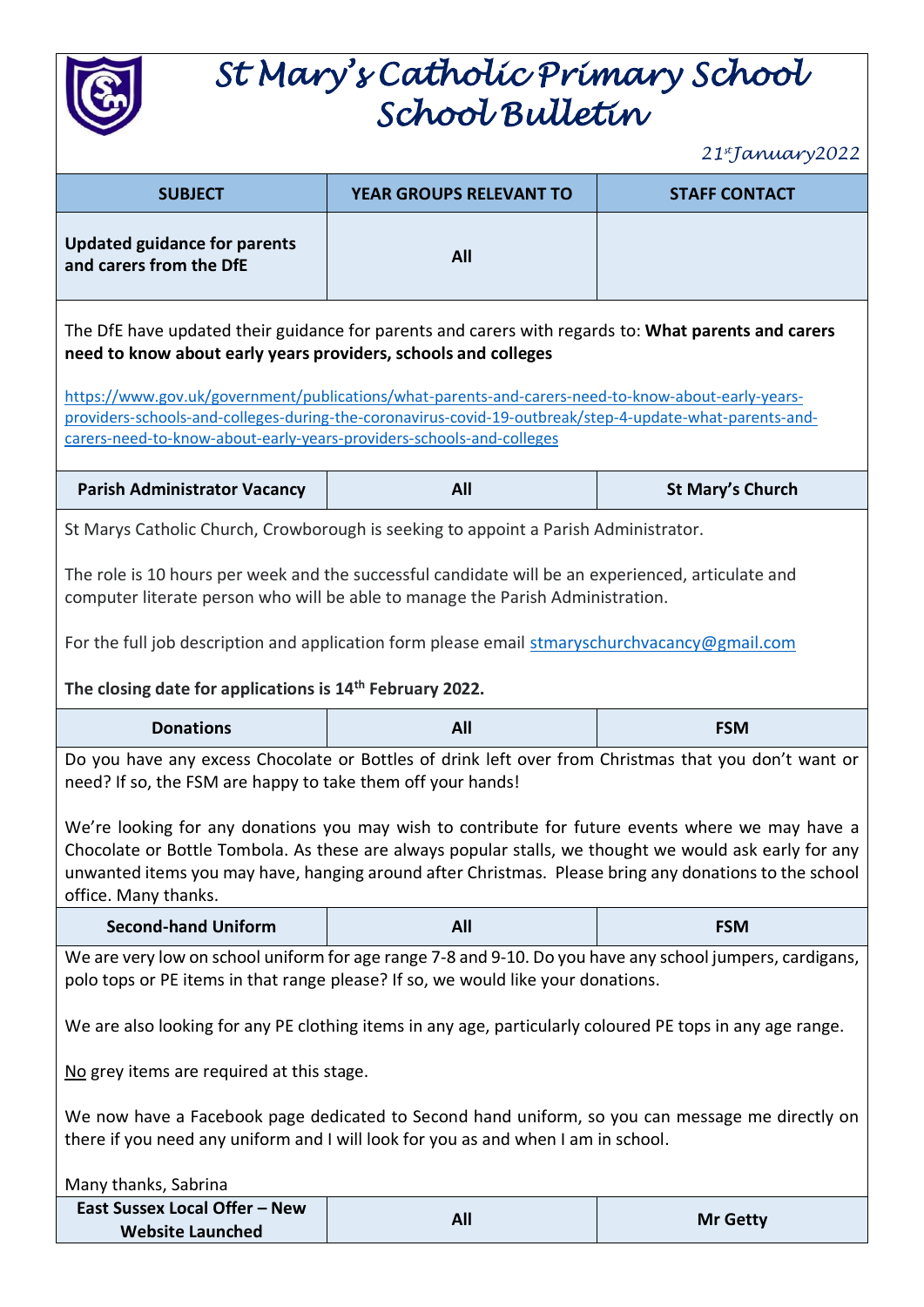Please see the newly launched website<https://isend.eastsussex.gov.uk/> for a wide range of services, both online and throughout East Sussex. You will find help, guidance, activities and support for children and young people with SEND and their families and carers.



In school, we use **white rose** to resource some of our maths lessons. They have a wonderful app called '**one minute maths**'. It is designed to help children master number facts and boost their confidence through fast and fun tasks. The app is completely free.



1-Minute Maths **White Rose Education Services Limited** Designed for iPad Eree

Lots of KS2 children are enjoying developing their time tables fluency through our subscription to **Times Table Rockstars**, they also have a free app for easy use on tablets and devices at home.



Times Tables Rock Stars Maths Circle Ltd Designed for iPad #12 in Education<br>★★★★★ 4.5 + 30.5K Ratings Free

Mymaths does not have an app. If you are experiencing problems then you will need to download the free '**Puffin Academy**' in order to access the MyMaths website.



Puffin Web Browser [17+] Puffin Cloud Browser CloudMosa, Inc. Designed for iPad  $\star\star\star\star\star$  3.6 + 1.2K Ratinos Free - Offers In-Ann Purchases

If you have a favourite maths app or website that your child enjoys using then please let me know as others may find it helpful too! scook@stmarysrc.e-sussex.sch.uk

This coming week, we will be celebrating an exciting 'Science Week' at St Mary's!

'Science Week' will kick-off with a visit from *Sublime Science* who will lead workshops for each class. Over the course of the week the children will engage in a range of science activities and projects both within and outside the classroom.

We hope to have lots of fun investigating!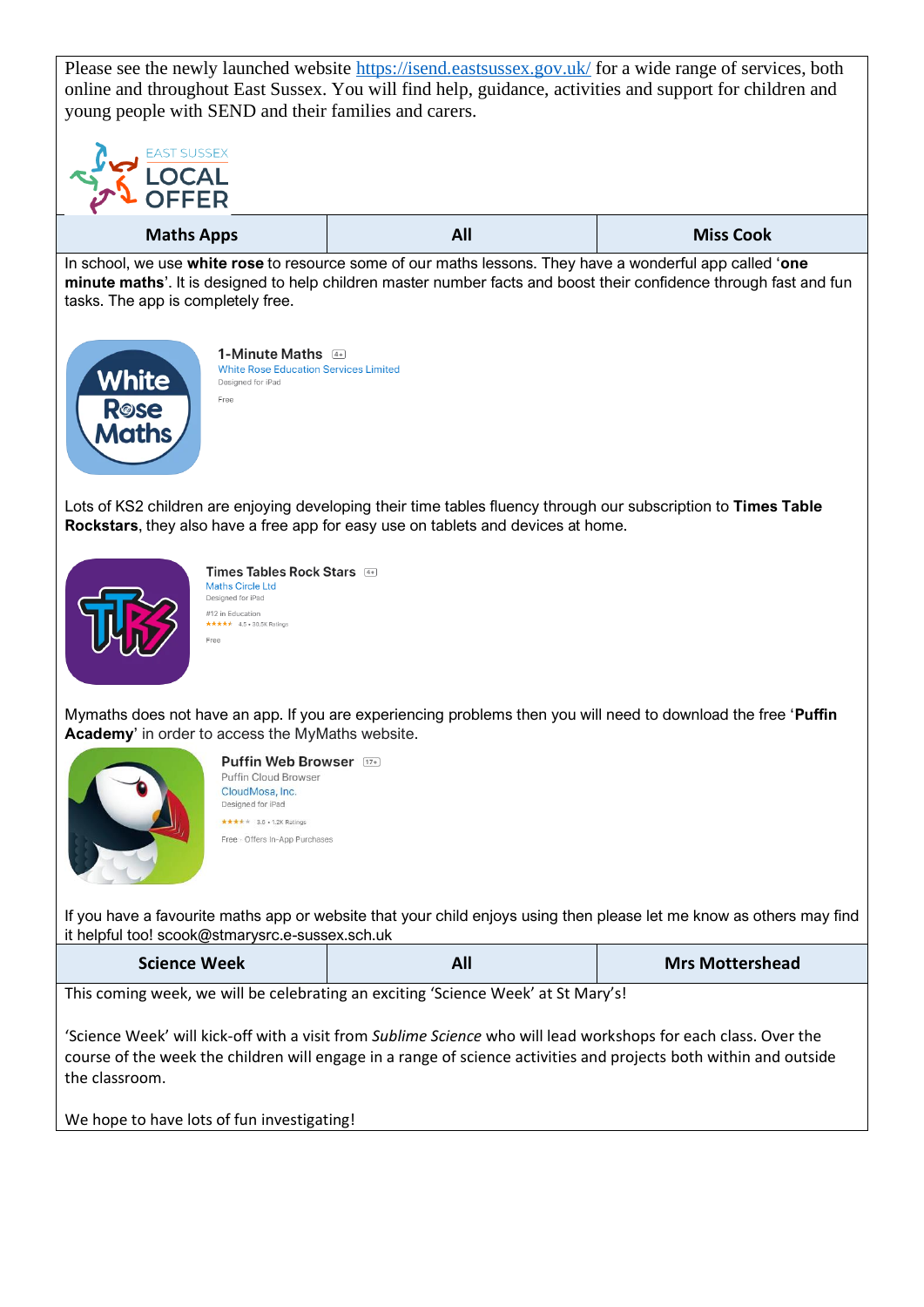

### **Year 6 Charity Day - Pyjama Day!**

In support of our agreed charity for the year in Violet Class, NSPKU, we are holding a whole-school Pyjama Day on Friday 4th February.

For a small donation of £1 to our class charity, all children across the school are invited to attend school wearing pyjamas, onesies, dressing gowns or slippers.

Please ensure that children are wearing appropriate clothing (consider length and transparency of materials) and are dressed in enough layers for the weather at this time of year.

# **NSPK**

#### Diary Dates

## TERM 3

01.02.22 - Candlemas Celebration 04.01.22 - Whole School Pyjama Day for NSPKU Charity 08.02.22 - Safer Internet Day and E- Safety Assembly

11.02.22 - Last Day of Term 3.15pm finish for all pupils

# TERM 4

- 21.02.22 First Day of Term 4
- 02.03.22 Ash Wednesday Liturgy (10am)
- 14.03.22 Lent Reconciliation Service (10am)
- 14.03.22 Pupil/Parent/Teacher Consultations
- 16.03.22 Pupil/Parent/Teacher Consultations
- 31.02.22 Stations of the Cross Service (10am)
- 01.04.22 Last Day of Term for pupils (1pm finish for pupils)

# TERM 5

- 19.04.22 First Day of Term for pupils
- 19.04.22 Easter Mass (10am)
- 25.04.22 29.4.22 Indigo Class Bikeability Course
- 02.05.22 May Bank Holiday School Closed
- 16.05.22 Marian Celebration (2pm)
- 27.05.22 Last Day of Term for pupils (3.15pm finish)

## TERM 6

06.06.22 - First Day of Term for Pupils

- 09.06.22 New Reception Class 2022 Make and Take Session 10am 11am
- 13.06.22 17-6-22 Beacon Open week tours Indigo class
- 13.06.22 Red and Violet class photos class groups and buddies.